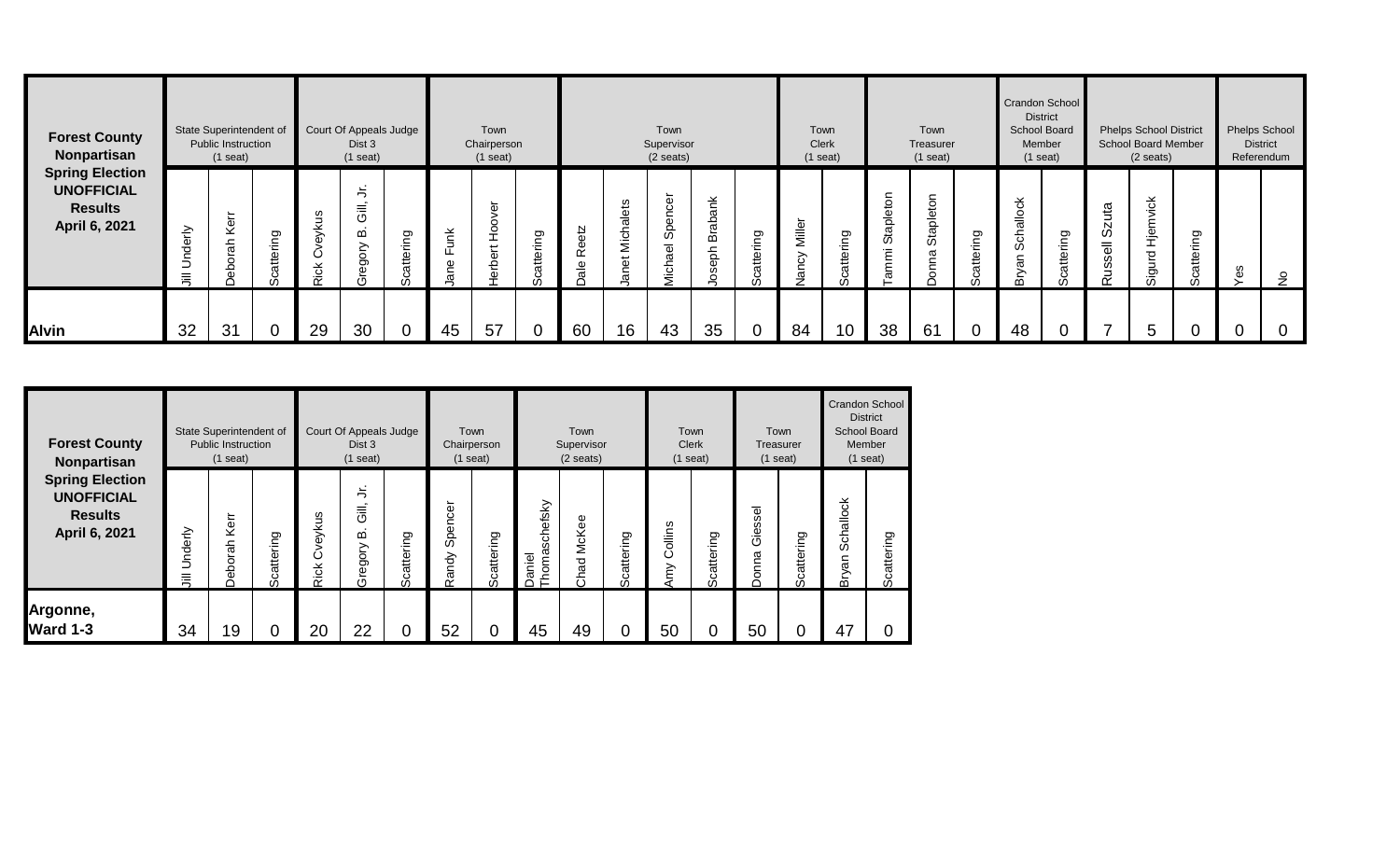| <b>Forest County</b><br>Nonpartisan                                            |              | State Superintendent of<br><b>Public Instruction</b><br>$(1$ seat) |                    |                            | Court Of Appeals Judge<br>Dist 3<br>$(1$ seat) |            |                       | Town<br>Chairperson<br>$(1$ seat) |                                    |                                                   | Town<br>Supervisor<br>$(2 \text{ seats})$ |                | Town<br><b>Clerk</b><br>$(1$ seat) |                       | Town<br>Treasurer<br>$(1$ seat) | Goodman-<br><b>Armstrong Creek</b><br><b>School District</b><br>Member | <b>School Board</b><br>$(1$ seat) |
|--------------------------------------------------------------------------------|--------------|--------------------------------------------------------------------|--------------------|----------------------------|------------------------------------------------|------------|-----------------------|-----------------------------------|------------------------------------|---------------------------------------------------|-------------------------------------------|----------------|------------------------------------|-----------------------|---------------------------------|------------------------------------------------------------------------|-----------------------------------|
| <b>Spring Election</b><br><b>UNOFFICIAL</b><br><b>Results</b><br>April 6, 2021 | Underly<br>≣ | ēΓ<br>⊻<br>ᅩ<br>ora<br>ء<br>Φ<br>◠                                 | attering<br>ت<br>w | veykus<br>ပ<br><b>Rick</b> | ≒<br>Gill,<br>മ<br>Gregory                     | Scattering | Barker<br>arbara<br>m | Scattering                        | yrcz<br>≏<br>Φ<br>Ō<br>っ<br>Bonnie | χş<br>≷<br>Ñ<br>ā<br>∽<br>t<br>$\sigma$<br>용<br>œ | Chitko<br>ald<br>Õ<br>Ö                   | Scattering     | Scattering                         | Frydrych<br>Christine | cattering<br>$\omega$           | son<br>Ω<br>hom<br>ebbie<br>≏                                          | cattering<br>w                    |
| <b>Armstrong Creek</b>                                                         | 53           | 59                                                                 | 0                  | 45                         | 52                                             | 0          | 104                   | ⌒                                 | 82                                 | 76                                                | 41                                        | $\overline{0}$ | 14                                 | 110                   |                                 | 00                                                                     | 5                                 |

| <b>Forest County</b><br>Nonpartisan<br><b>Spring Election</b> |                | State Superintendent of<br>Public Instruction<br>$(1$ seat) |                           |                            | Court Of Appeals Judge<br>Dist 3<br>$(1$ seat)              |                         | Town           | Chairperson<br>$(1$ seat) |                         | Town<br>Supervisor<br>$(2 \text{ seats})$ |                           |                                   | Town<br><b>Clerk</b><br>$(1$ seat) | Town<br>Treasur<br>er<br>$(1$ seat) |                                        |                                                          | Laona School District<br>School Board Member<br>$(2 \text{ seats})$ |                                           |             |                        | <b>Wabeno School District</b><br>School Board Member<br><b>Forest County Seat</b><br>$(2 \text{ seats})$ |                               | Wabeno School<br><b>District</b><br>School Board<br>Member<br><b>Oconto County</b><br>Seat<br>$(1$ seat) |                     | Wabeno School  | <b>District</b><br>Referendum |
|---------------------------------------------------------------|----------------|-------------------------------------------------------------|---------------------------|----------------------------|-------------------------------------------------------------|-------------------------|----------------|---------------------------|-------------------------|-------------------------------------------|---------------------------|-----------------------------------|------------------------------------|-------------------------------------|----------------------------------------|----------------------------------------------------------|---------------------------------------------------------------------|-------------------------------------------|-------------|------------------------|----------------------------------------------------------------------------------------------------------|-------------------------------|----------------------------------------------------------------------------------------------------------|---------------------|----------------|-------------------------------|
| <b>UNOFFICIAL</b><br><b>Results</b><br>April 6, 2021          | erly<br>ਨ<br>差 | 는<br>ζē<br>등<br>১<br>옮                                      | ing<br>atte<br>$\epsilon$ | ykus<br>്ധ<br>$\circ$<br>交 | $\frac{1}{2}$<br><b>Gill</b><br>$\mathbf{\Omega}$<br>regory | attering<br>ပ<br>$\sim$ | es<br>Grã<br>5 | ring<br>atte              | δ<br>둥<br>∽<br>$\Omega$ | Carter<br><b>like</b>                     | attering<br>ပ<br>$\omega$ | ΙΘ<br>en<br>⋋<br>$\epsilon$<br>٥Ŋ | attering<br>$\circ$<br>٬           | attering<br>$\circ$                 | aurence<br>onda<br>$\overline{a}$<br>ᅔ | 통<br><b>Albre</b><br>$\overline{\mathbf{o}}$<br>$\sigma$ | ∢<br>mantha<br>೯<br>专<br>σ<br>$\overline{\phantom{0}}$              | ΜŚ<br>Σ<br>ЯŽ<br>óξ<br>Ë<br>ო<br>$\omega$ | ing<br>atte | eren<br>anEp<br>atryna | ပ<br>akubie<br>⇁                                                                                         | ing<br>atte<br>$\mathfrak{c}$ | . በነ<br>န္ၿ<br>Φ<br>Ō<br>avid                                                                            | attering<br>$\circ$ | ဖာ<br>$\omega$ | $\frac{9}{5}$                 |
| <b>Blackwell</b>                                              |                | 17                                                          |                           | 8                          | 14                                                          | $\overline{0}$          | 21             | 0                         | 21                      | 24                                        | 0                         | 25                                |                                    | ⌒                                   | ົ                                      |                                                          |                                                                     |                                           |             |                        | 14                                                                                                       | $\overline{0}$                | 13                                                                                                       |                     |                | 16                            |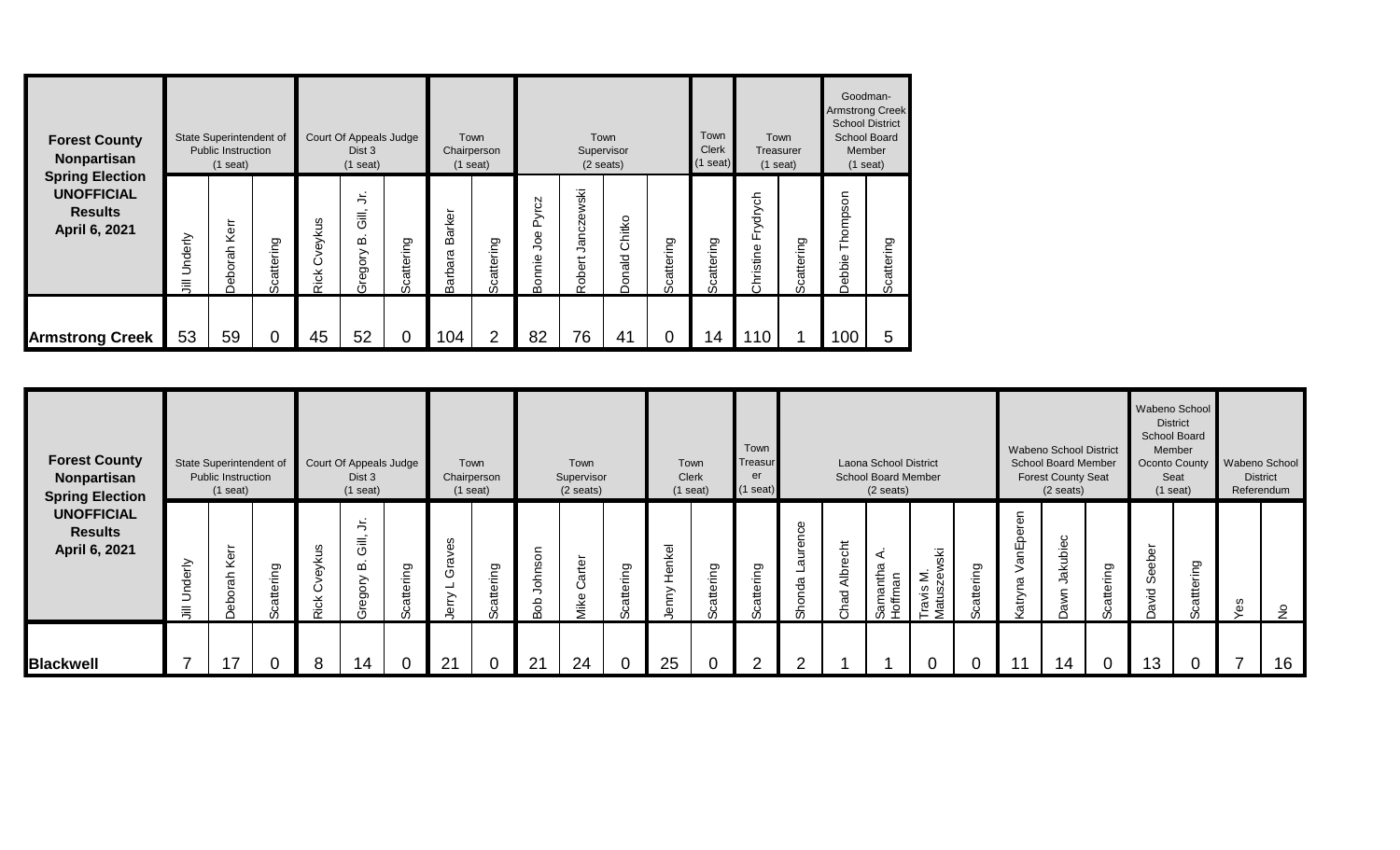| <b>Forest County</b><br>Nonpartisan                                            |                  | State Superintendent of<br><b>Public Instruction</b><br>$(1$ seat) |                    |                     | Court Of Appeals Judge<br>Dist 3<br>$(1$ seat) |                    |                   | Town<br>Chairperson<br>$(1$ seat) |                      | Town<br>Supervisor<br>$(2 \text{ seats})$           |            | <b>Clerk</b>                                 | Town<br>$(1$ seat) |                          | Town<br>Treasurer<br>$(1$ seat) |                                    |                  | Laona School District<br><b>School Board Member</b><br>$(2 \text{ seats})$ |                                                           |               |
|--------------------------------------------------------------------------------|------------------|--------------------------------------------------------------------|--------------------|---------------------|------------------------------------------------|--------------------|-------------------|-----------------------------------|----------------------|-----------------------------------------------------|------------|----------------------------------------------|--------------------|--------------------------|---------------------------------|------------------------------------|------------------|----------------------------------------------------------------------------|-----------------------------------------------------------|---------------|
| <b>Spring Election</b><br><b>UNOFFICIAL</b><br><b>Results</b><br>April 6, 2021 | nderly<br>≡<br>– | Kerr<br>n<br>Tah<br>$\circ$<br>웁<br>≏                              | attering<br>ပ<br>Ō | veykus<br>Ő<br>Rick | $\frac{1}{2}$<br>高<br>≃<br>gory<br>ِ<br>قا     | attering<br>ပ<br>Ō | Houle<br>ي.<br>تا | Scattering                        | Stedjee<br>pive<br>◠ | $\overline{\mathbf{C}}$<br>ē<br>w<br>ÖWNC.<br>Jason | Scattering | $\equiv$<br>πg<br>ω<br>stin<br>$\sigma$<br>ä | Scattering         | gan<br>ш<br>atricia<br>۵ | attering<br>ပ<br>ഗ              | urence<br>$\bar{\sigma}$<br>Shonda | Albrecht<br>Chad | ⋖<br>Samantha<br>Hoffman                                                   | ewski<br>$\cdot$<br>Σ<br>$\mathbf N$<br>ś<br>Matus:<br>Ĕã | ත<br>$\omega$ |
| <b>Caswell</b>                                                                 | 10               | 16                                                                 |                    | 8                   | 14                                             |                    | 24                | 0                                 | 24                   | 25                                                  | 0          | 27                                           |                    | 07                       |                                 | 19                                 | 13               | 12                                                                         | 8                                                         |               |

| <b>Forest County</b><br>Nonpartisan                                            |              | State Superintendent of<br><b>Public Instruction</b><br>$(1$ seat) |            |                            | Court Of Appeals Judge<br>Dist 3<br>$(1$ seat)          |                |                  | Town<br>Chairperson<br>$(1$ seat) |                                  | Town<br>Supervisor<br>$(2 \text{ seats})$ |                | <b>Clerk</b>        | Town<br>$(1$ seat)      |                              | Town<br>Treasurer<br>$(1$ seat) | Member                    | <b>Crandon School</b><br><b>District</b><br>School Board<br>$(1$ seat) |
|--------------------------------------------------------------------------------|--------------|--------------------------------------------------------------------|------------|----------------------------|---------------------------------------------------------|----------------|------------------|-----------------------------------|----------------------------------|-------------------------------------------|----------------|---------------------|-------------------------|------------------------------|---------------------------------|---------------------------|------------------------------------------------------------------------|
| <b>Spring Election</b><br><b>UNOFFICIAL</b><br><b>Results</b><br>April 6, 2021 | Underly<br>巪 | Kerr<br>Ψę<br>$\circ$<br>န္ၿ<br>≏                                  | Scattering | veykus<br>ن<br><b>Rick</b> | ち<br>$\overline{\phantom{a}}$<br>ι⊪<br>Б<br>regory<br>৩ | cattering<br>ഗ | Huber<br>Richard | ත<br>Ē<br>atter<br>ق              | zny<br>State;<br>pao<br>mve<br>œ | Schunk<br>arry                            | Scattering     | Cole<br>bleno:<br>œ | တ<br>attering<br>ت<br>ഗ | inberry<br>ഗ<br>Ë<br>Villiam | ත<br>ēί<br>ŧ<br>ပ္ကိ            | challock<br>Ō<br>۹Ë<br>ΒŊ | Scattering                                                             |
| Twn-Crandon,<br><b>Ward 1-3</b>                                                | 36           | 29                                                                 | 0          | 26                         | 32                                                      | U              | 61               |                                   | 50                               | 62                                        | $\overline{0}$ | 64                  |                         | 65                           | 0                               | 57                        | 0                                                                      |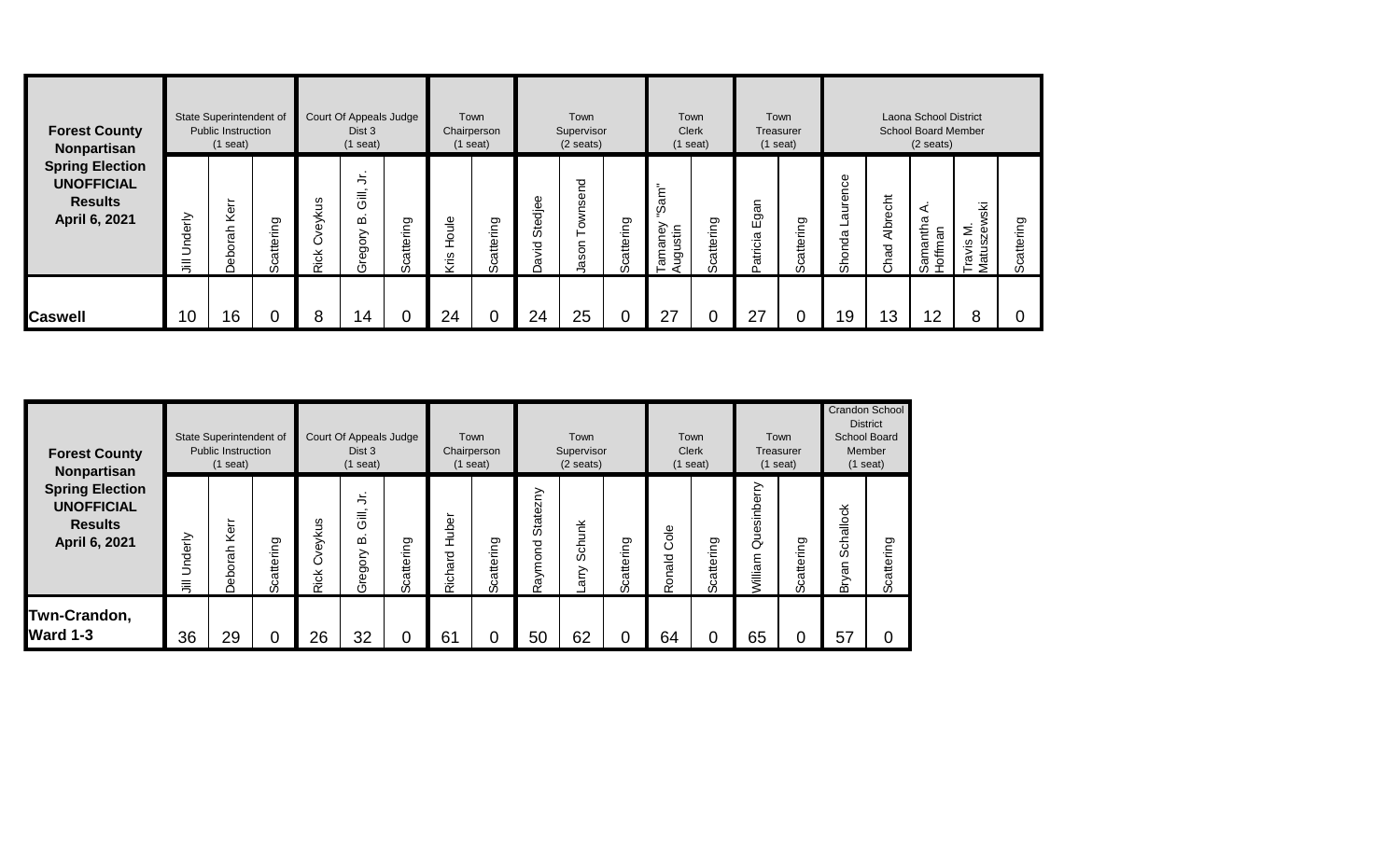| <b>Forest County</b><br>Nonpartisan<br><b>Spring Election</b> |             | State Superintendent of<br><b>Public Instruction</b><br>$(1$ seat) |                   |                               | Court Of Appeals Judge<br>Dist 3<br>$(1$ seat)     |                      |                    | Town<br>Chairperson<br>$(1$ seat) |                         | Town<br>Supervisor<br>$(2 \text{ seats})$ |                    |                  | Town<br><b>Clerk</b><br>$(1$ seat) |                      | Town<br>Treasurer<br>$(1$ seat) |                                      | <b>Wabeno School District</b><br><b>School Board Member</b><br><b>Forest County Seat</b><br>$(2 \text{ seats})$ |                                                              |                | Wabeno School<br><b>District</b><br>School Board<br>Member<br>Oconto County<br>Seat<br>$(1$ seat) |        | Wabeno School<br><b>District</b><br>Referendum |
|---------------------------------------------------------------|-------------|--------------------------------------------------------------------|-------------------|-------------------------------|----------------------------------------------------|----------------------|--------------------|-----------------------------------|-------------------------|-------------------------------------------|--------------------|------------------|------------------------------------|----------------------|---------------------------------|--------------------------------------|-----------------------------------------------------------------------------------------------------------------|--------------------------------------------------------------|----------------|---------------------------------------------------------------------------------------------------|--------|------------------------------------------------|
| <b>UNOFFICIAL</b><br><b>Results</b><br>April 6, 2021          | nderly<br>巪 | Kerr<br>Гаh<br>$\circ$<br>용                                        | ring<br>atte<br>ഗ | ഗ<br>eyku<br>ပ<br>交<br>$\sim$ | $\frac{1}{2}$<br>高<br>≃<br>δ<br>Ō<br>$\Phi$<br>(5) | attering<br>$\omega$ | Harter<br>≏<br>ohn | attering<br>ပ                     | Derricks<br>Φ<br>ō<br>≔ | endergast<br>۵Ĺ<br>Φ<br>ā                 | attering<br>ت<br>‰ | alley<br>atricia | attering<br>ت<br>‰                 | ariton<br>rilyn<br>g | attering<br>ပ္ကိ                | ren<br>pe<br>າ⊑ັ<br>ເສ<br>Γã<br>atry | ပ<br>akubie<br>っ<br>awn                                                                                         | ring<br>$\frac{\omega}{\omega}$<br>$\sigma$<br>ပ<br>$\omega$ | Seeber<br>avid | attering<br>ပ<br>$\omega$                                                                         | w<br>Φ | $\circ$                                        |
| <b>Freedom</b>                                                | 57          | 42                                                                 |                   | 44                            | 50                                                 |                      | 93                 |                                   | 78                      | 78                                        |                    | 101              |                                    | 101                  | $\Omega$                        | 80                                   | 75                                                                                                              |                                                              | 85             |                                                                                                   | 59     | 48                                             |

| <b>Forest County</b><br>Nonpartisan                                            |              | State Superintendent of<br><b>Public Instruction</b><br>$(1$ seat) |               |                       | Court Of Appeals Judge<br>Dist 3<br>$(1$ seat) |               |            | Town<br>Chairperson<br>$(1$ seat) |                             | Town<br>Supervisor<br>$(2 \text{ seats})$ |                        |                       | <b>Crandon School</b><br><b>District</b><br><b>School Board</b><br>Member<br>$(1$ seat) |              | <b>Three Lakes School</b><br><b>District</b><br><b>School Board Member</b><br>$(2 \text{ seats})$ |               |
|--------------------------------------------------------------------------------|--------------|--------------------------------------------------------------------|---------------|-----------------------|------------------------------------------------|---------------|------------|-----------------------------------|-----------------------------|-------------------------------------------|------------------------|-----------------------|-----------------------------------------------------------------------------------------|--------------|---------------------------------------------------------------------------------------------------|---------------|
| <b>Spring Election</b><br><b>UNOFFICIAL</b><br><b>Results</b><br>April 6, 2021 | Underly<br>≣ | Kerr<br>eborah<br>◠                                                | attering<br>ق | eykus<br>Ő<br>ič<br>Y | 与<br>高<br>≃<br>regory<br>CJ                    | attering<br>ق | auer<br>٦r | ත<br>Ě<br>atte<br>ഗ               | rris<br>Φ<br>LL.<br>ăk<br>Σ | ukovic<br>മ<br>rian<br>m                  | ring<br>atte<br>ပ<br>Ō | Schallock<br>ΘË<br>ÄÄ | Scattering                                                                              | Kral<br>Josh | Kwaterski<br>Mike                                                                                 | attering<br>ق |
| <b>Hiles</b>                                                                   | 31           | 43                                                                 | 0             | 24                    | 54                                             | 0             | 68         | 3                                 | 65                          | 66                                        |                        | 64                    |                                                                                         | っ            | 0                                                                                                 | 0             |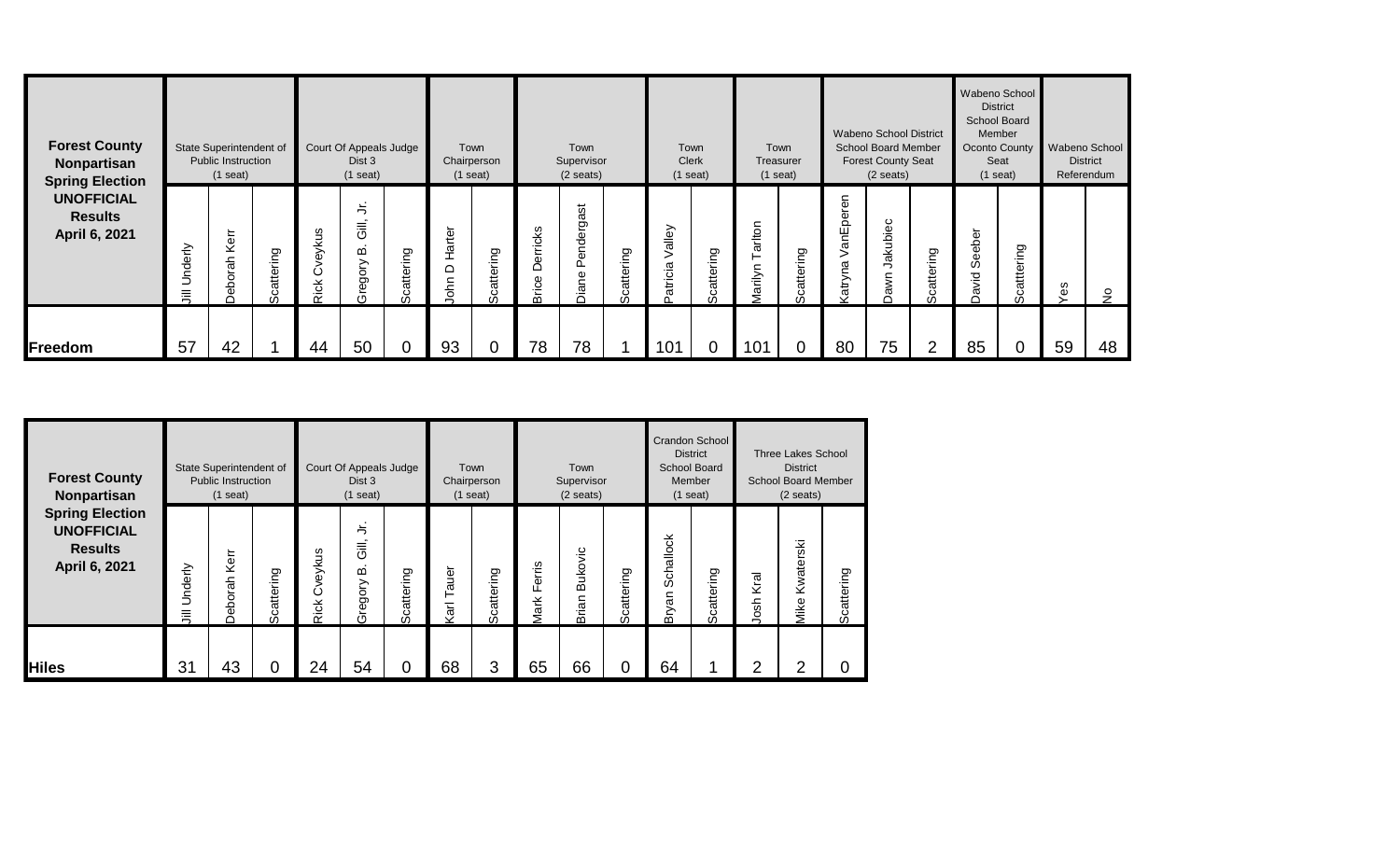| <b>Forest County</b><br>Nonpartisan                                            |                                             | State Superintendent of<br>Public Instruction<br>$(1$ seat) |               |                                | Court Of Appeals Judge<br>Dist 3<br>$(1$ seat) |               |                          | Town<br>Chairperson<br>$(1$ seat) |                    |                  |                                | Town<br>Supervisor<br>$(2 \text{ seats})$ |                                |                    |                    | Town<br>Clerk/Treasurer<br>$(1$ seat) |               |                                     |                  | Laona School District<br><b>School Board Member</b><br>$(2 \text{ seats})$ |                                       |          |
|--------------------------------------------------------------------------------|---------------------------------------------|-------------------------------------------------------------|---------------|--------------------------------|------------------------------------------------|---------------|--------------------------|-----------------------------------|--------------------|------------------|--------------------------------|-------------------------------------------|--------------------------------|--------------------|--------------------|---------------------------------------|---------------|-------------------------------------|------------------|----------------------------------------------------------------------------|---------------------------------------|----------|
| <b>Spring Election</b><br><b>UNOFFICIAL</b><br><b>Results</b><br>April 6, 2021 | derly<br>$\overline{\phantom{0}}$<br>ミ<br>巪 | Kerr<br>rah<br>$\circ$<br>옮                                 | attering<br>Ō | 9<br>veyki<br>ပ<br><b>Rick</b> | $\frac{1}{2}$<br>ι⊪<br>≃<br>gory<br>စ္<br>৩    | attering<br>ഗ | an<br>rism<br>ర్<br>Mark | Wilson<br>oger<br>œ               | attering<br>ت<br>‰ | Kalata<br>뀽<br>O | wski<br><b>Matusze</b><br>Jack | wski<br>Matusze<br>Steve                  | hornton<br>Jennifer<br>Spencer | attering<br>$\sim$ | hornton<br>Jessica | ₹<br>affe<br>shlyn                    | attering<br>Ō | ပ္ပ<br>5<br>$\sigma$<br>por<br>Shon | Albrecht<br>Chad | ⋖<br>σ<br>눧<br>Гã<br>৳<br>$\omega$                                         | ΜS<br>Σ<br>Φ<br>avis<br>w<br>atu<br>⋝ | ing<br>ഗ |
| Laona,<br>Ward 1-3                                                             | 158                                         | 124                                                         |               | 136                            | 10                                             |               | 207                      | 108                               | 3                  | 125              | 72                             | 153 <sub>1</sub>                          | 217                            | 0                  | 280                | 34                                    |               | $\overline{10}$                     | 73               | 227                                                                        | 85                                    |          |

| <b>Forest County</b><br>Nonpartisan                                            |              | State Superintendent of<br><b>Public Instruction</b><br>$(1$ seat) |                |                            | Court Of Appeals Judge<br>Dist 3<br>$(1$ seat) |                |                      | Town<br>Chairperson<br>$(1$ seat)                   |                    |                   | $(2 \text{ seats})$ | <b>Town Supervisor</b> |            |                          | Town<br>Clerk/Treasurer<br>$(1$ seat) | Crandon School<br><b>District</b><br><b>School Board</b><br>Member<br>$(1$ seat) |            |
|--------------------------------------------------------------------------------|--------------|--------------------------------------------------------------------|----------------|----------------------------|------------------------------------------------|----------------|----------------------|-----------------------------------------------------|--------------------|-------------------|---------------------|------------------------|------------|--------------------------|---------------------------------------|----------------------------------------------------------------------------------|------------|
| <b>Spring Election</b><br><b>UNOFFICIAL</b><br><b>Results</b><br>April 6, 2021 | Underly<br>言 | Kerr<br>orah<br>န္ပ<br>≏                                           | cattering<br>Ō | veykus<br>ن<br><b>Rick</b> | 与<br><br>、「<br>∞<br>Gregory                    | cattering<br>Ō | ے<br>Somme<br>ξ<br>ω | Son<br>ë,<br>ق<br>±<br>$\overline{5}$<br><b>Sel</b> | attering<br>ပ<br>ഗ | Wilson<br>Πg<br>š | Rinehart<br>Mark    | <b>Black</b><br>-ynne  | Scattering | otis<br>π<br>w<br>w<br>Φ | attering<br>ပ<br>ഗ                    | Schallock<br>ΘË<br>Ä                                                             | Scattering |
| Lincoln,<br><b>Ward 1-3</b>                                                    | 118          | 98                                                                 | $\overline{0}$ | 87                         | 98                                             |                | 113                  | 121                                                 | 0                  | 166               | 68                  | 141                    | 0          | 219                      | 0                                     | 207                                                                              |            |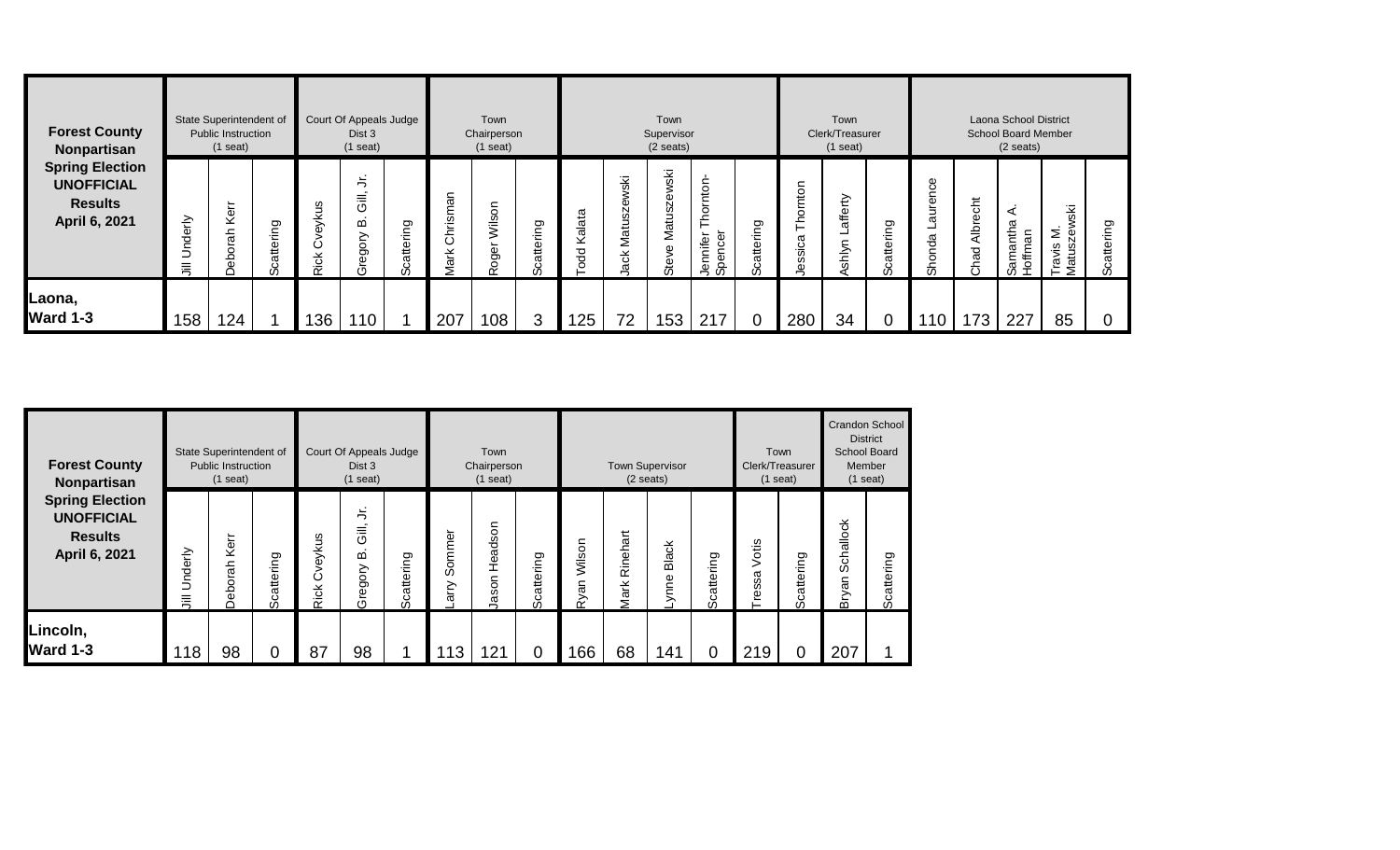| <b>Forest County</b><br>Nonpartisan                                            |              | State Superintendent of<br><b>Public Instruction</b><br>$(1$ seat) |                |              | Court Of Appeals Judge<br>Dist 3<br>$(1$ seat) |            | Town<br>Chairpe<br>rson<br>(1)<br>seat) |                  | Town<br>Supervisor<br>$(2 \text{ seats})$ |                |                      | Town<br>Clerk/Treasurer<br>$(1$ seat) | Crandon School<br><b>District</b><br>Member | School Board<br>$(1$ seat) |
|--------------------------------------------------------------------------------|--------------|--------------------------------------------------------------------|----------------|--------------|------------------------------------------------|------------|-----------------------------------------|------------------|-------------------------------------------|----------------|----------------------|---------------------------------------|---------------------------------------------|----------------------------|
| <b>Spring Election</b><br><b>UNOFFICIAL</b><br><b>Results</b><br>April 6, 2021 | Jill Underly | Deborah Kerr                                                       | Scattering     | Rick Cveykus | ミ<br>、<br>「こ<br>മ<br>Gregory                   | Scattering | Scattering                              | Ginter<br>Wesley | Szopinski<br>Barbara                      | Scattering     | Frank<br>⋖<br>Sandra | Scattering                            | <b>Schallock</b><br>Bryan                   | Scattering                 |
| Nashville,<br><b>Wards 1 &amp; 2</b>                                           | 27           | 35                                                                 | $\overline{0}$ | 29           | 29                                             | $\Omega$   | 5                                       | 51               | 35                                        | 3              | 56                   |                                       | 55                                          | 3                          |
| Nashville,<br>Ward 3                                                           | 25           | 22                                                                 | $\overline{0}$ | 21           | 24                                             | $\Omega$   | 17                                      | 35               | 37                                        | $\overline{0}$ | 46                   | 0                                     | 37                                          | 0                          |
| <b>TOTAL</b>                                                                   | 52           | 57                                                                 | 0              | 50           | 53                                             | 0          | 22                                      | 86               | 72                                        | 3              | 102                  |                                       | 92                                          | 3                          |

| <b>Forest County</b>                                                                          |            | State Superintendent of<br><b>Public Instruction</b><br>$(1$ seat) |          |                                      | Court Of Appeals Judge<br>Dist 3<br>$(1$ seat) |                    |                 | Town<br>Chairperson<br>$(1$ seat) |                                     | Town<br>Supervisor<br>$(2 \text{ seats})$ |                               |                            | Town<br><b>Clerk</b><br>$(1$ seat) |                                              | Town<br>Treasurer<br>$(1$ seat) |                            |                          | Laona School District<br><b>School Board Member</b><br>$(2 \text{ seats})$ |                        |                           |
|-----------------------------------------------------------------------------------------------|------------|--------------------------------------------------------------------|----------|--------------------------------------|------------------------------------------------|--------------------|-----------------|-----------------------------------|-------------------------------------|-------------------------------------------|-------------------------------|----------------------------|------------------------------------|----------------------------------------------|---------------------------------|----------------------------|--------------------------|----------------------------------------------------------------------------|------------------------|---------------------------|
| Nonpartisan<br><b>Spring Election</b><br><b>UNOFFICIAL</b><br><b>Results</b><br>April 6, 2021 | derly<br>亖 | ະ<br>٧e<br>유<br>느<br>$\circ$<br>ء<br>Φ                             | attering | eykus<br>$\tilde{\vec{c}}$<br>$\sim$ | 与<br>$\sim$<br>高<br>≃<br>Aobe                  | attering<br>ပ<br>ഗ | Gilligan        | attering<br>ပ<br>$\sim$           | eυ<br>Š<br>Φ<br>ĕ<br>$\bar{\sigma}$ | Nichols<br>$\frac{e}{a}$                  | ttering<br>$\sigma$<br>ల<br>ഗ | Gilligan<br>Λs<br>$\sigma$ | attering<br>ပ<br>$\sim$            | 5<br>Nowl<br>$\stackrel{\text{d}}{=}$<br>န္တ | attering<br>ల<br>$\omega$       | urence<br>σ<br>onda<br>န္တ | 흉<br><b>Albre</b><br>had | ⋖<br>Samantha<br>loffman                                                   | ΚŚ<br>⋝<br>Φ<br>ē<br>π | attering<br>ပ<br>$\omega$ |
| <b>Popple River</b>                                                                           | 8          | ົ                                                                  |          | 8                                    | ⌒                                              | U                  | 12 <sub>2</sub> | $\overline{0}$                    | 10                                  | 9                                         |                               | 12                         | $\overline{0}$                     | 11                                           | $\overline{0}$                  | 4                          |                          |                                                                            | ⌒                      |                           |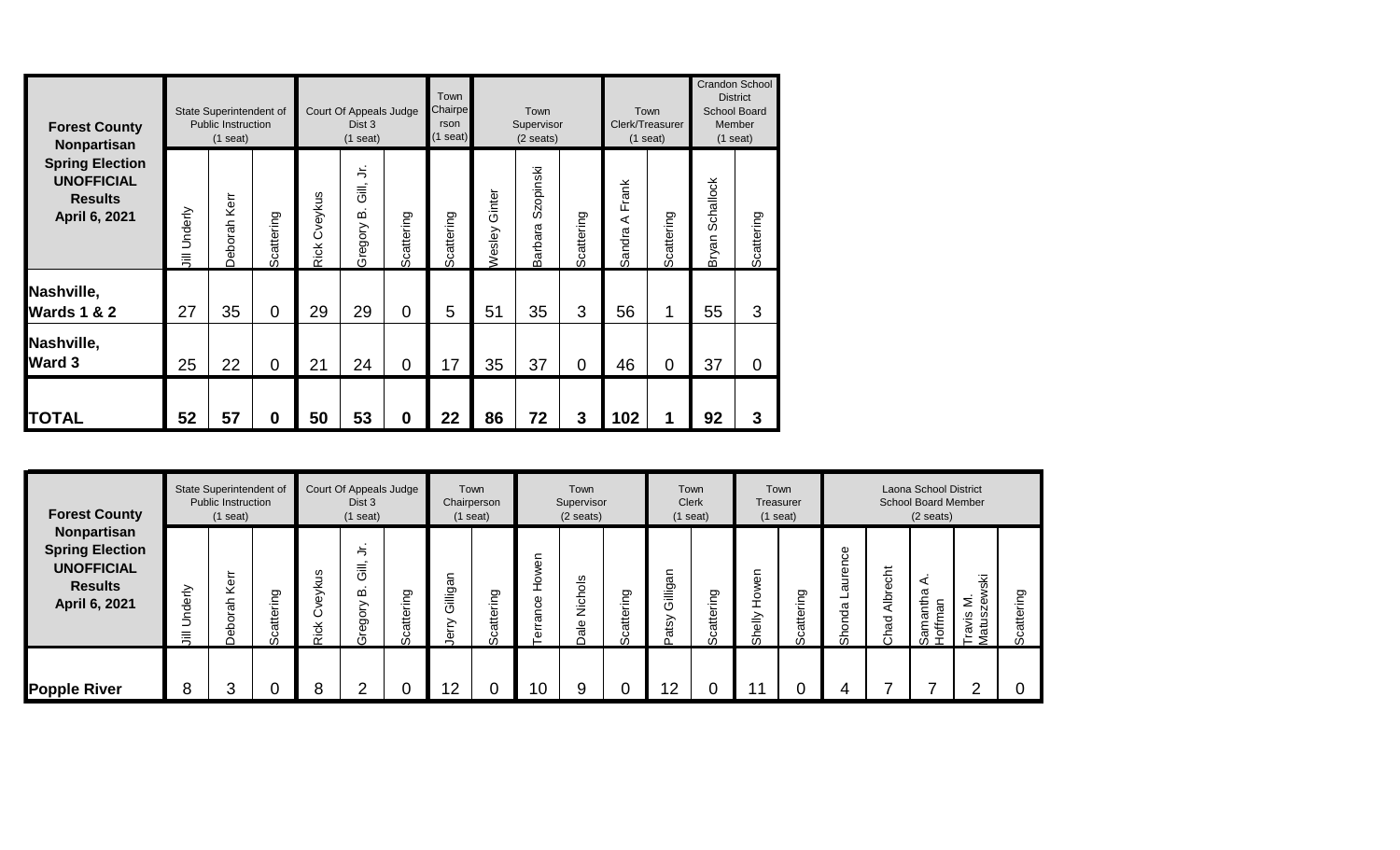| <b>Forest County</b><br>Nonpartisan<br><b>Spring Election</b><br><b>UNOFFICIAL</b><br><b>Results</b><br>April 6, 2021 | State Superintendent of<br><b>Public Instruction</b><br>$(1$ seat) |                     |                    |                           | Court Of Appeals Judge<br>Dist 3<br>$(1$ seat) |                         |                                              | Town<br>Chairperson<br>$(1$ seat) |                         | Town<br>Supervisor<br>$(2 \text{ seats})$ |                    |                   | Town<br><b>Clerk</b><br>$(1$ seat) |                            | Town<br>Treasurer<br>$(1$ seat) |                                     |                 | Laona School District<br><b>School Board Member</b><br>$(2 \text{ seats})$ |                                           |                                                      |  |
|-----------------------------------------------------------------------------------------------------------------------|--------------------------------------------------------------------|---------------------|--------------------|---------------------------|------------------------------------------------|-------------------------|----------------------------------------------|-----------------------------------|-------------------------|-------------------------------------------|--------------------|-------------------|------------------------------------|----------------------------|---------------------------------|-------------------------------------|-----------------|----------------------------------------------------------------------------|-------------------------------------------|------------------------------------------------------|--|
|                                                                                                                       | Jnderly<br>≡                                                       | Kerr<br>eborah<br>≏ | attering<br>ပ<br>ω | S<br>eyku<br>O<br>쏭<br>ಸ್ | $\frac{1}{2}$<br>$\sim$<br>高<br>മ<br>egory     | ρņ<br>atterin<br>ٽ<br>Ō | 与<br>an<br>erema<br>$\tilde{5}$<br><u>ම්</u> | attering<br>ٽ<br>ഗ                | Werth<br>andy<br>$\sim$ | ΘÊ<br>Ë<br>Φ<br>စ်<br>ප්<br>Bobby         | attering<br>ٽ<br>Ō | ⊂<br>Pito<br>eidi | ρ<br>۰È<br>atte<br>ပ<br>ഗ          | Нuрf<br>ၿ<br>ann<br>っ<br>ഗ | ρ<br>atterin<br>ٽ<br>ഗ          | Φ<br><b>Gnc</b><br>ᡕᢐ<br>onda<br>န် | Albrecht<br>had | ⋖<br>amantha<br><b>loffman</b><br>Ő                                        | κśι<br>Σ<br><b>PS</b><br>Travis<br>Matus: | Ō<br>$\overline{\phantom{0}}$<br>۰Ĕ<br>£<br>$\omega$ |  |
| <b>Ross</b>                                                                                                           |                                                                    | 16                  |                    | $\overline{2}$            | $\overline{2}$                                 |                         | 23                                           |                                   | 19                      | 20                                        |                    | 23                |                                    | 23                         |                                 | 9                                   | 20              | 10                                                                         | 8                                         |                                                      |  |

| <b>Forest County</b><br>Nonpartisan<br><b>Spring Election</b><br><b>UNOFFICIAL</b><br><b>Results</b><br>April 6, 2021 | State Superintendent of<br>Public Instruction<br>$(1$ seat) |              |                         |                      | Court Of Appeals Judge<br>Dist 3<br>$(1$ seat)                                               |                |                                                                                               | Town<br>Chairperson<br>$(1$ seat) |           | Town<br>Supervisor<br>(2 seats)                           |                                            |                   | Town<br><b>Clerk</b><br>$(1$ seat) |                                                   |                              | Town<br>Treasurer<br>$(1$ seat) |                                               | <b>Wabeno School District</b><br><b>School Board Member</b><br><b>Forest County Seat</b><br>$(2 \text{ seats})$ |                                     | Wabeno School<br><b>District</b><br>School Board<br>Member<br>Oconto County<br>Seat<br>(1 seat) |                           | Wabeno School<br><b>District</b><br>Referendum                   |                        |     |         |
|-----------------------------------------------------------------------------------------------------------------------|-------------------------------------------------------------|--------------|-------------------------|----------------------|----------------------------------------------------------------------------------------------|----------------|-----------------------------------------------------------------------------------------------|-----------------------------------|-----------|-----------------------------------------------------------|--------------------------------------------|-------------------|------------------------------------|---------------------------------------------------|------------------------------|---------------------------------|-----------------------------------------------|-----------------------------------------------------------------------------------------------------------------|-------------------------------------|-------------------------------------------------------------------------------------------------|---------------------------|------------------------------------------------------------------|------------------------|-----|---------|
|                                                                                                                       | ⋋<br>$\overline{5}$<br>目                                    | Kerr<br>orah | တ<br>attering<br>$\sim$ | ykus<br>Φ<br>Ő<br>ξŘ | ≒<br>$\overline{\overline{\overline{G}}}$<br>. .<br>മ<br>$\rightarrow$<br>egor<br>$\epsilon$ | င္ဘာ<br>€<br>₽ | ৯<br>$\overline{\phantom{0}}$<br>৳<br>π<br>은<br>$\subset$<br>ш<br>$\mathbf \sigma$<br>゙゙<br>ഁ | Smith<br>Ξ.                       | ring<br>₽ | $\overline{\phantom{a}}$<br>w<br>Ф<br>읔<br>正<br>⋖<br>loyd | $\overline{5}$<br>Harris<br>$\overline{a}$ | Collins<br>≔<br>Φ | ring<br>atte                       | $\tilde{\mathbf{a}}$<br>Ê<br>동<br>w<br>$\Im$<br>σ | Diny<br>garet<br>$\sim$<br>ā | ρņ<br>∕≣<br>atte                | ampine<br>$\overline{\phantom{0}}$<br>imberly | attering<br>ပ<br>$\sim$                                                                                         | eren<br>anEp<br>$\geq$<br>6<br>atry | akubiec<br>っ<br>awn                                                                             | attering<br>ပ<br>$\omega$ | $\overline{\phantom{0}}$<br>ebe<br>Φ<br>w<br>id<br>S<br>$\sigma$ | ing<br>tte<br>$\sigma$ | 65  | $\circ$ |
| Wabeno,<br><b>Ward 1-5</b>                                                                                            | 106                                                         | 105          |                         | 73                   | 120                                                                                          |                | 78                                                                                            | 148                               |           | 93                                                        | 15                                         | 147               | 5                                  | 112                                               | 13                           |                                 | 211                                           | $\overline{0}$                                                                                                  | 148                                 | 156                                                                                             | 5                         | 182                                                              | ⌒                      | 120 | 107     |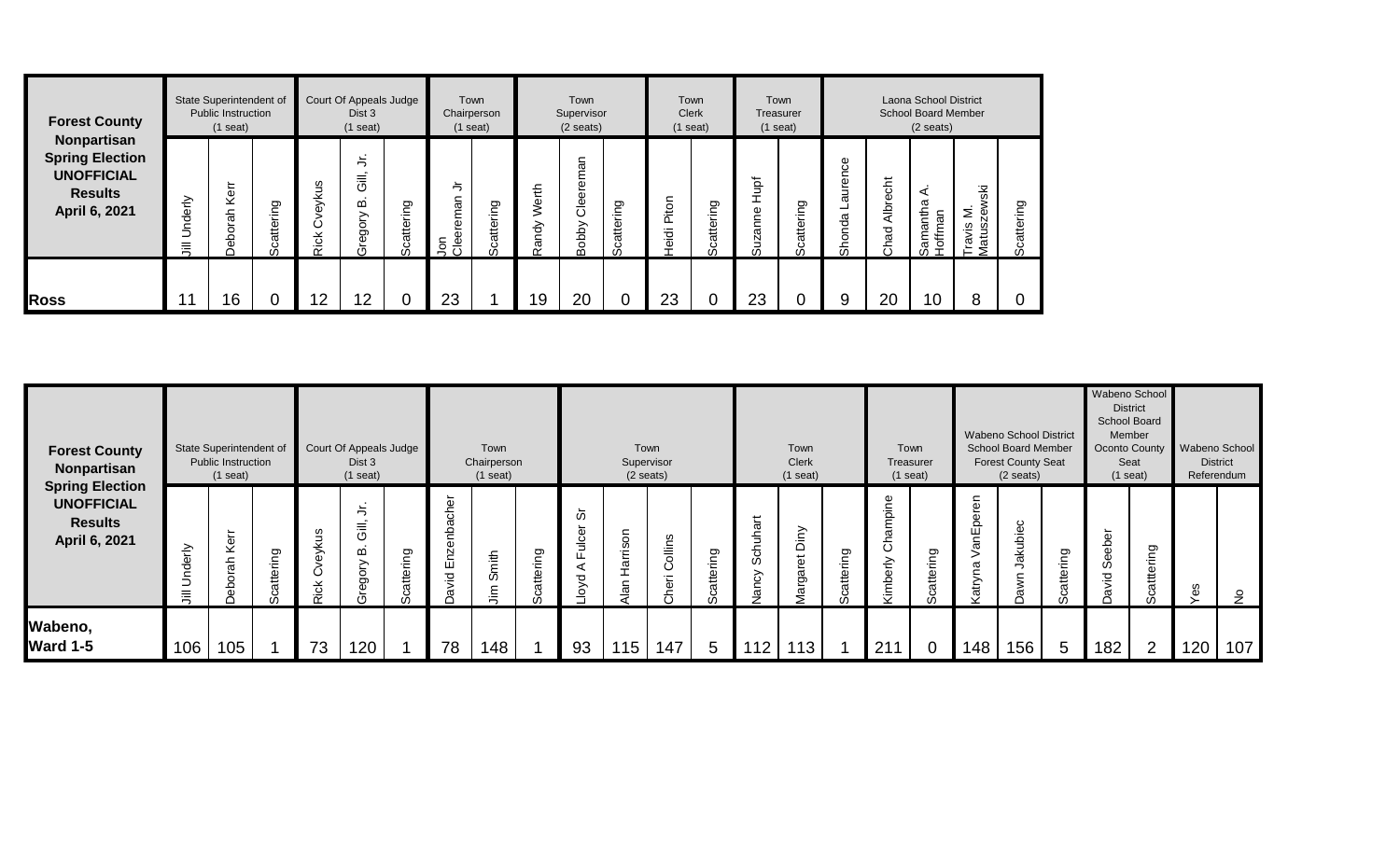| <b>Forest County</b><br>Nonpartisan<br><b>Spring Election</b><br><b>UNOFFICIAL</b><br><b>Results</b><br>April 6, 2021 | State Superintendent of<br><b>Public Instruction</b><br>$(1$ seat) |              |               |                                          | Court Of Appeals Judge<br>Dist 3<br>$(1$ seat)    |                  | Crandon<br>Mayor<br>$(1$ seat) |                    | Ald. Dist 1<br>1 year term<br>$(1$ seat)           |                   |               | Ald. Dist 1<br>2 year term<br>$(1$ seat) |               | Ald. Dist 2<br>$(1$ seat)       |                    | Ald. Dist<br>$(1$ seat) | Ald. Dist 4<br>$(1$ seat) |               | <b>Crandon City</b><br>Clerk/Treasurer<br>$(1$ seat) |                            | City<br>Assess<br><b>or</b><br>$(1$ seat) | Crandon School<br><b>District</b><br><b>School Board</b><br>Member<br>$(1$ seat) |               |
|-----------------------------------------------------------------------------------------------------------------------|--------------------------------------------------------------------|--------------|---------------|------------------------------------------|---------------------------------------------------|------------------|--------------------------------|--------------------|----------------------------------------------------|-------------------|---------------|------------------------------------------|---------------|---------------------------------|--------------------|-------------------------|---------------------------|---------------|------------------------------------------------------|----------------------------|-------------------------------------------|----------------------------------------------------------------------------------|---------------|
|                                                                                                                       | Underly<br>巪                                                       | ۵Ë<br>⊻<br>玉 | attering<br>ഗ | 5c<br>⊻<br>⋋<br>۵D<br>¥<br><u>ب</u><br>~ | $\frac{1}{2}$<br><br>$=$<br>ᅙ<br>≃<br>≧<br>8<br>Ф | ing<br>atte<br>ഗ | Φ<br>으<br>Sta<br>Φ<br>δã       | attering<br>ت<br>% | Ψŝ<br>⋋<br>くろく<br>elod <sub>i</sub><br>ن<br>≧<br>Σ | Schmidt<br>c<br>Μ | attering<br>ഗ | McMillion<br>6<br>lthe                   | ring<br>atter | Walrath<br>$\times$<br>$\omega$ | attering<br>ٽ<br>ഗ | iring<br>£              | Πe<br>œ                   | attering<br>ഗ | radley<br>m<br>indy                                  | ing<br>e+<br>$\sigma$<br>ഗ | attering<br>ഗ                             | 꽁<br>$\frac{5}{5}$<br>Šchë<br>an<br>മ                                            | iring<br>atte |
| City-Crandon,<br>Ward 1-4                                                                                             | 70                                                                 | 77           | 0             | 54                                       | 66                                                |                  | 138                            | 0                  | 26                                                 | 27                |               | 48                                       |               | 28                              |                    | $-11$                   | 33                        | ⌒             | 146                                                  |                            |                                           | 134                                                                              |               |